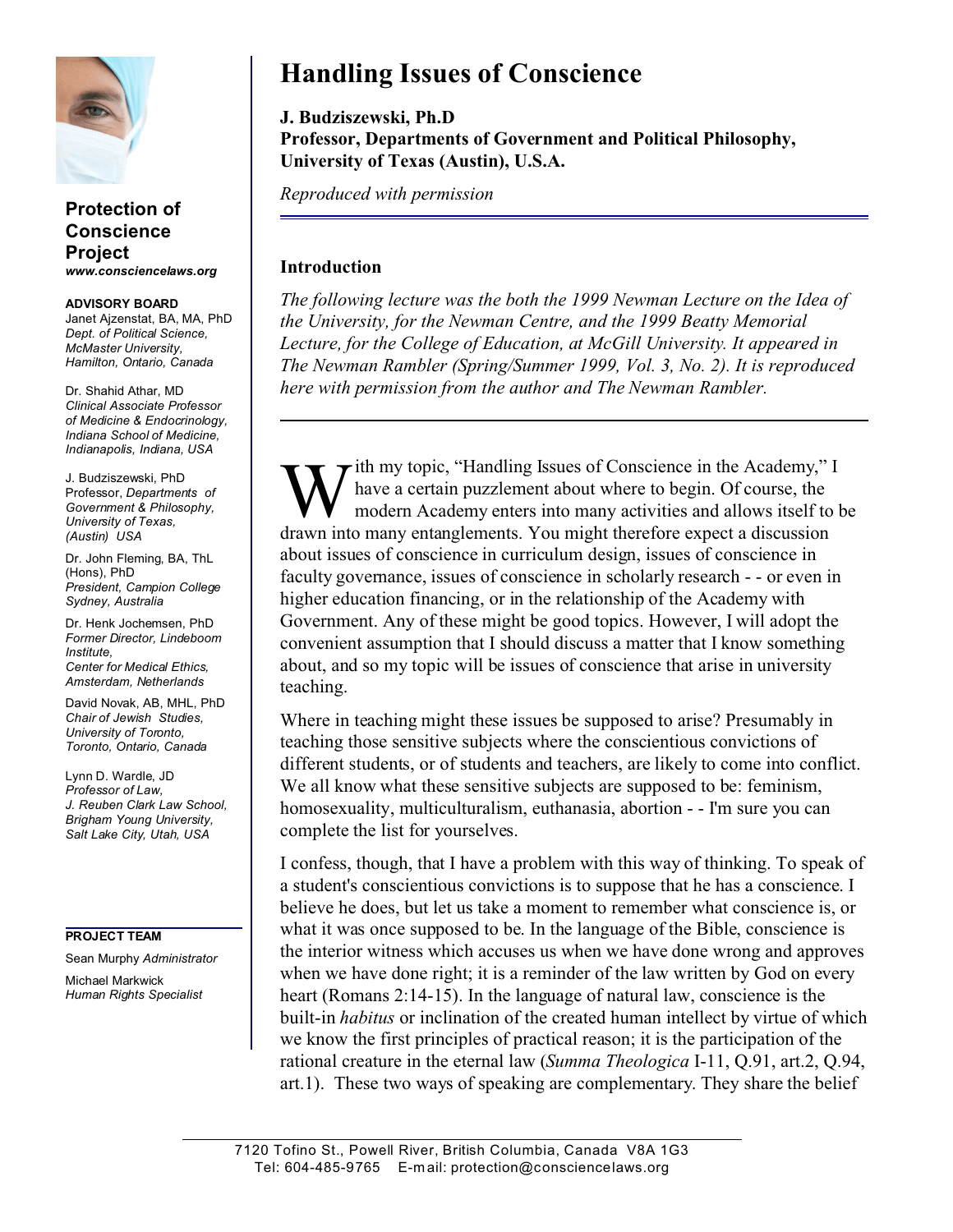in certain fundamental precepts of morality that are not only right for all, *but at some level even known to all*, conscience being the faculty by which we know them.

I assume, because you have asked me to examine of issues of conscience, that you agree with me that students have a conscience. Yet haven't we - - I mean the collective we, the Academy - - haven't we been earnestly telling students for several generations that they have no such thing? Freudians have said there is no conscience but only superego, behaviorists that there is no conscience but only inhibitions. Anthropologists have said there is no conscience but only mores, sociologists that there is no conscience but only socialization. Now at last come those Johnnie-come-latelies, the postmodernists, telling the students that there is no conscience but only narratives. *These* ways of speaking share the belief that *nothing* is known to everyone - - least of all, fixed moral principles! What superego, inhibitions, mores, socialization, and narratives have in common is that they leave us with nothing in common. The reason is that they are not written on the heart by God, not built into the created intellect, but merely pumped in from the outside by parents, teachers, policemen, propagandists, and behavioral conditioners, to serve their various private ends.

To put the matter in the simplest terms, we must choose between two tales about conscience. One is that there is such a thing, the other is that there isn't. Now I mentioned that I have a problem with speaking about issues of conscience. You may think that I have already described it by drawing attention to the question of whether conscience exists. No, that was merely to set the stage. The problem is that it is difficult to make sense of *issues* of conscience - - meaning a *clash* of conscientious convictions - - under *either* hypothesis, whether the hypothesis that conscience is real or the hypothesis that it is not.

I'm sure you see why it is hard to make sense of the clash in the latter case. If there is no conscience, then there are no conscientious convictions, and if there are no conscientious convictions, then obviously conscientious convictions cannot clash. What may look like a clash of conscientious convictions will always be a mere clash of inhibitions, or of narratives, or of conditioned reflexes or some such thing. There is nothing of moral interest here; the only question is the empirical one: who shall have power to indoctrinate. But it is almost as hard to make sense of a clash of conscientious convictions in the former case - - that is, if conscience does exist. Conscience, remember, is the interior witness to principles which are the same for all. But if they are the same for all, then how can mine clash with yours? You understand the dilemma? According to one story, there can be a clash but it is not conscientious; according to the other, there is a conscience but its convictions cannot clash.

This is a very old riddle, and it was both posed and solved, if you will believe me, in the later middle ages. We are all accustomed to distinguishing between the conscious and subconscious mind. Well, the Scholastic philosophers did not put it that way, but they made a similar distinction. They had two words for conscience, not just one, reflecting a real difference between two aspects of the mind. For conscience in the sense in which we have been speaking, they used a late Greek word, *synderesis*. Besides *synderesis*, though, there is conscience in another sense, which they called *conscientia*. Forgive me, but you must remember these definitions. *Synderesis* is the interior witness to universal basic moral law, the deep structure of moral reasoning, and it cannot err. *Conscientia* is the surface structure of moral reasoning, the working out of *applications* and *conclusions* from the universal basic moral law, and it *can* err. In fact it can err in at least four different ways: through insufficient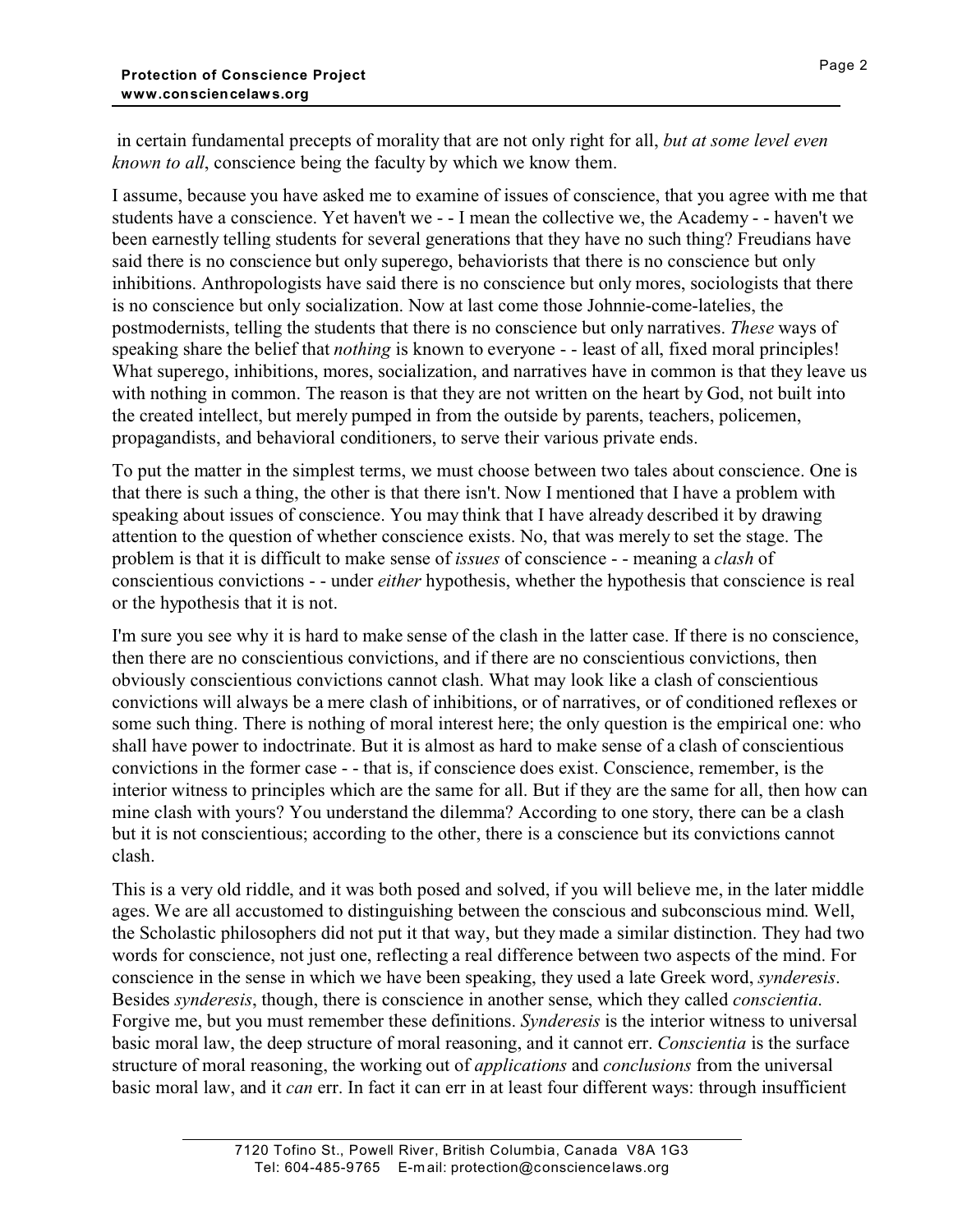experience; through insufficient skill in reasoning; through inattention; or through the perversion of reasoning - - a broad category including perversion by passion, by corrupt habit, by corrupt custom, by congenitally impaired disposition, by depraved ideology, and by self-deception - - the latter corresponding to the case where we pretend to ourselves that we don't know what we really do know, either about the facts, or about the rule itself.

You see the situation. The knowledge of the universal basic moral laws which lies in *synderesis* cannot err and so does not allow for clashes. But the conclusions and applications from this law which lie in *conscientia* do err and so do allow for clashes. Even so, a clash in conscientious convictions - - convictions derived by *conscientia* - - is fundamentally different from a mere clash in inhibitions or narratives or what have you, because beneath these convictions there is something gripping, profound, and true, however it may have been twisted and falsified on its dark and winding path into present awareness. In order to take the idea of a clash of conscientious convictions seriously - - in order to believe that they pertain to conscience, but at the same time that they can clash - - I think we have to adopt some such account as this.

Let us say, then, that an "issue of conscience" is a clash of just this sort: a disagreement which arises from an error, not in *synderesis*, but in *conscientia*; a disagreement which arises because even though the universal basic moral principles are both right for all and at some level known to all, at least one of the parties has a distorted understanding of their applications and conclusions. I hope you will forgive me for having taken such a long time to work that out. The payoff, the consolation, is this: we are finally ready to consider how issues of conscience might be handled in the Academy.

Many educators believe that the right way to handle issues of conscience is to be neutral among competing convictions. I disagree, because there is no such thing as neutrality. As Joseph Boyle has observed, any ground on which conflicts between moral perspectives can be arbitrated "will in fact be *some* moral perspective and the illusion that it is neutral will have the effect of disregarding [some] moral views[.]" (Joseph Boyle, "A Catholic Perspective on Morality and the Law," *Journal of Law and Religion* 1 (1983) 233-34) To put this another way, neutralism is merely bad-faith authoritarianism. It is a dishonest way of advancing a moral view by pretending to have no moral view.

The question of neutrality has been profoundly obscured by the mistake of confusing neutrality with objectivity. A most interesting point is that this mistake is made by both "modernists" and "postmodernists." Modernists assume (1) that neutrality and objectivity are the same thing, (2) that objectivity is possible, and therefore (3) that neutrality is possible too Postmodernists assume (1) that neutrality and objectivity are the same thing, (2) that neutrality is not possible, and therefore, (3) that objectivity is not possible either.

A plague on both their houses. I suggest the *premodern* view that neutrality and objectivity are *not* the same, and that objectivity is possible but neutrality is not. To be neutral, if that were possible, would be to have no presuppositions whatsoever. To be objective is to have *certain* presuppositions, along with the manners that allow us to keep faith with them. We presuppose that we exist, that our students exist, and that we exist in a really existing world. We presuppose that perception is not wholly illusion, and that the consequent relation - - "if this, then that" - - does correspond to something in reality. We presuppose that nothing can both be and not be in the same sense at the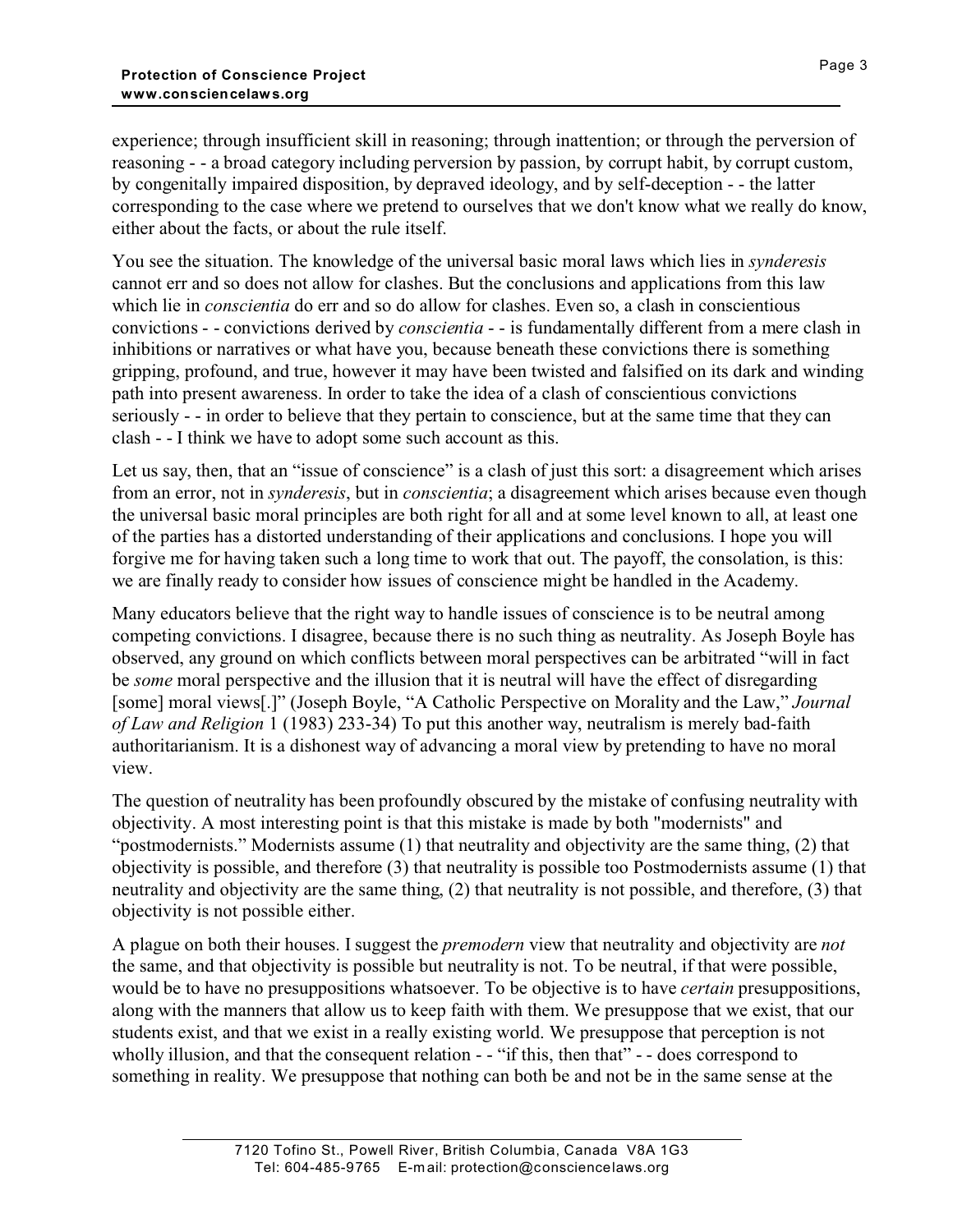same time. We presuppose that good is to be done and truth is to be known. We presuppose that we should never directly intend harm to anyone. And so forth. In the language of Aristotle and Thomas Aquinas, we presuppose the inescapable first principles of practical and theoretical reasoning and the conclusions which flow immediately from them. In the language of the Bible, we presuppose those things which the Creator has made plain even to those who reject the more particular revelations of Scripture. In saying these things are plain, of course, I do not mean that we cannot deny them. I only mean that we *can't not know* them, whether we admit that we know them or not. They cannot be proven, of course, but they do not depend on proof, because, like axioms in geometry, they are that on which the proofs themselves depend.

I said earlier that objectivity means not only having these presuppositions, but also having the manners that allow us to keep faith with them. What manners? Oh, you know the ones I mean: manners like letting the other fellow speak.

Because neutrality is impossible, I suggest a different way to handle issues of conscience in the Academy - - a way which is admittedly not neutral, but which is, I think, objective. The key is to remember the conclusion we reached before: an issue of conscience is a disagreement which arises because at least one of the parties has taken a false step somewhere along the way from *synderesis* to *conscientia*; somewhere along the way from the knowledge of universal basic moral principles that are both right for all and at some level known to all, to beliefs about their applications and conclusions. If this is true, then at bottom, handling issues of conscience means handling the problem of error and specifically, error in *conscientia*.

If the real problem is error, then we can imagine two different ways of handling it. One is attacking its symptoms, the other attacking its causes. Attacking the symptoms, of course, would mean attacking the errors themselves. Although this is sometimes appropriate in the classroom, as an exclusive methodology of teaching, it would leave something to be desired. In the first place, it would require that the teachers themselves be error-free. In the second, it would offer no assurance that corrected errors would not simply be replaced by new ones.

Attacking the causes might be more promising. We saw previously that the causes of erroneous *conscientia*, erroneous applications and conclusions from universal basic moral law, include such things as insufficient experience, insufficient skill in reasoning, inattention, and perversion of reasoning. Let's take each of these in turn.

The obvious solution to the first cause of erroneous *conscientia*, insufficient experience, is experience. It was for this reason that the ancient thinkers thought certain subjects should be delayed until the years of youth had passed - - say, until the age of thirty-five. Needless to say, we do not follow this advice, but it might be better if we did. True, the ancient philosophers wrote in an aristocratic social order in which an adult of the leisure class could afford to take up a new study, yet their insight survives transposition into our own time and place. Consider: the typical university liberal arts student of our day is unmarried, dependent on his parents, and thinks of his last birthday as a long time ago. Somehow we expect him to chatter about such matters as sexual ethics and family policy before he has begun a family, economic justice before he has paid taxes or labored for his bread, and the lessons of history before he has discovered his mortality. Such a plan is well adapted to the production of clever men and women, but hardly to the formation of wise ones.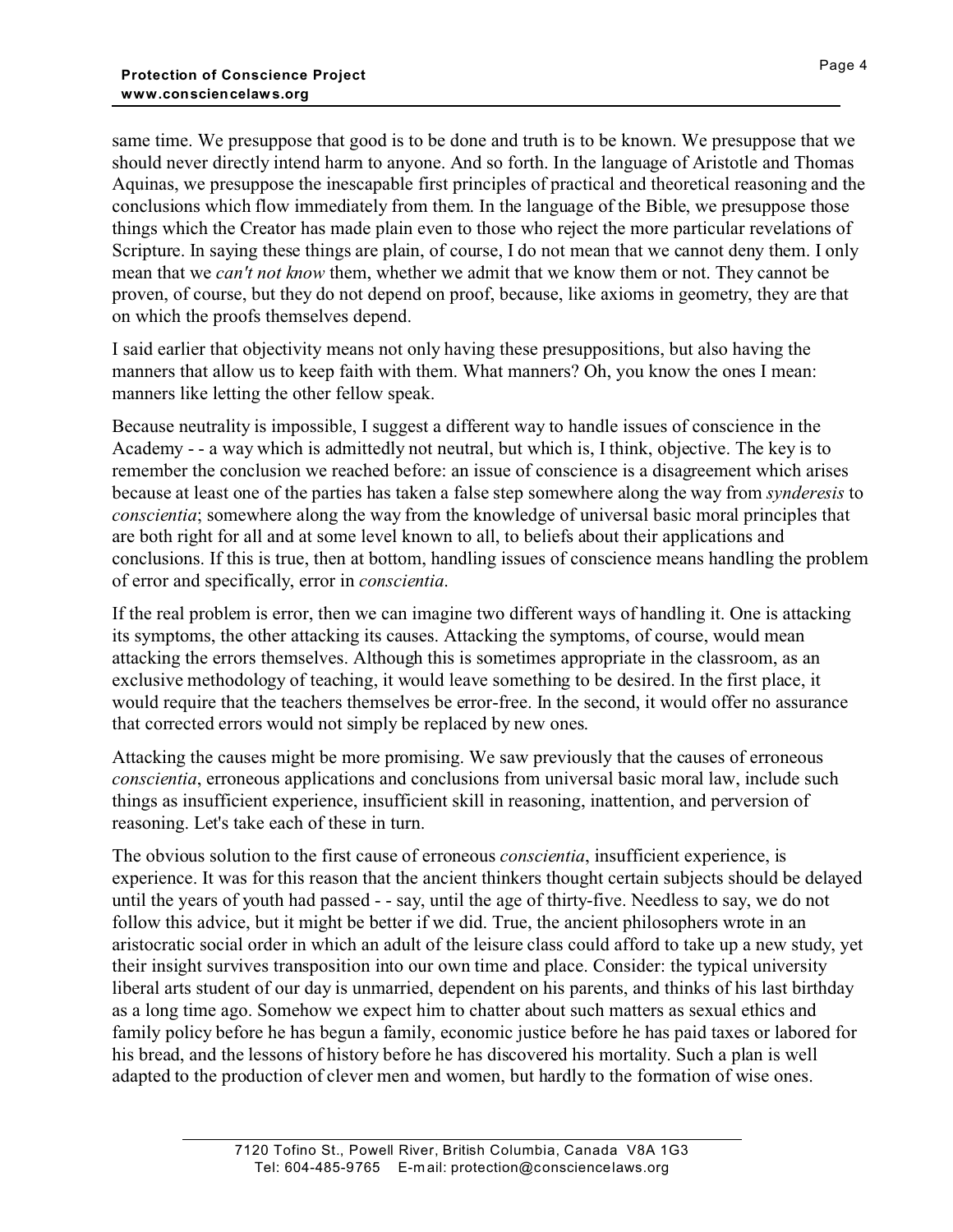The obvious solution to the second cause of erroneous *conscientia,* insufficient skill in reasoning, is training in practical logic. I do not mean training in abstract philosophical logic, which has become a discipline for specialists. Rather, I mean acquiring the habits of orderly thought. Here the outlook is brighter, because we can begin to teach these habits as early as puberty. The mystery is why we cannot take the trouble to do it. We expect far too much of our young people in some ways, yet far too little in others. Nineteen-year-olds on the parental dole are encouraged to speculate about Plato's proposals for the abolition of the family, yet not one in ten has been taught what an argument *ad hominem* is and why it should be avoided. Some of our colleagues even teach them to commit the common fallacies. "Whatever a man says is sexist," "whatever a white says is racist," "whatever a rational thinker says is logocentric" - - that sort of thing.

The obvious solution to the third cause of erroneous *conscientia*, inattention, is attention. The wisest ethical teachers and thinkers have not built elaborate deductive systems from flights of fancy like a presocial state of nature. Rather, they have appealed to everyday knowledge we already have but do not notice. This includes not only the knowledge of universal basic moral law, but also some matters of nearly universal experience. For instance, hedonists may say that pleasure is the greatest good, but in real life everyone discovers that mere satisfaction doesn't satisfy. Anyone who finds hedonism a plausible theory despite this fact is inattentive. He hasn't connected the dots. The good teacher helps connect them. That is why Aristotle always began his ethical inquiries by cross-examining common opinion. Now it may seem that we follow Aristotle's method, because we are always asking our students what they think. In reality that is a parody of his method. *Common* opinion means not the opinions of the moment among the young of a single generation, but the opinions widely shared or widely reputed wise throughout all generations. Despite, or because of, what is misleadingly called multiculturalism, our students know little beyond their own time and place. We could do much better.

As to the fourth cause of erroneous *conscientia*, perversion of reasoning, there is no obvious solution, because the problem lies not only in the intellect but in the desires, the emotions, and the will. This is why Aristotle, who had the luxury of choice, refused to accept students who had not been well brought-up. His reasoning was that habits of virtue must come first, otherwise the theory of the virtues will not be understood. For example, you cannot expect a young person to follow a discussion of self-control - - of when to partake of a pleasure and when to abstain - - unless, under the discipline of others, he has already been habituated to the acts that self-control requires. He may think that he knows what you are talking about, but he doesn't. He will want to argue about things that are not in doubt, like the geometry student who wants to know why parallel lines don't meet. Perhaps, he reasons, we just haven't extended them enough. If this kind of objection is indulged, then no time is left to consider the things that really are in doubt.

For another way reasoning can be perverted, remember what we said previously about conscience in the sense of *synderesis*, of knowledge of the universal basic principles of moral law. All of us have done things that are gravely wrong. If it is really true that the foundational principles of the moral law are not only right for all but at some level known to all, then the conscience of the offender is inevitably burdened. Ideally, guilty knowledge leads to repentance. In a person of weak character, however, such knowledge is more often suppressed. The offender tells himself that he doesn't know what he really does know. We tend to think that suppressed knowledge is the same as weakened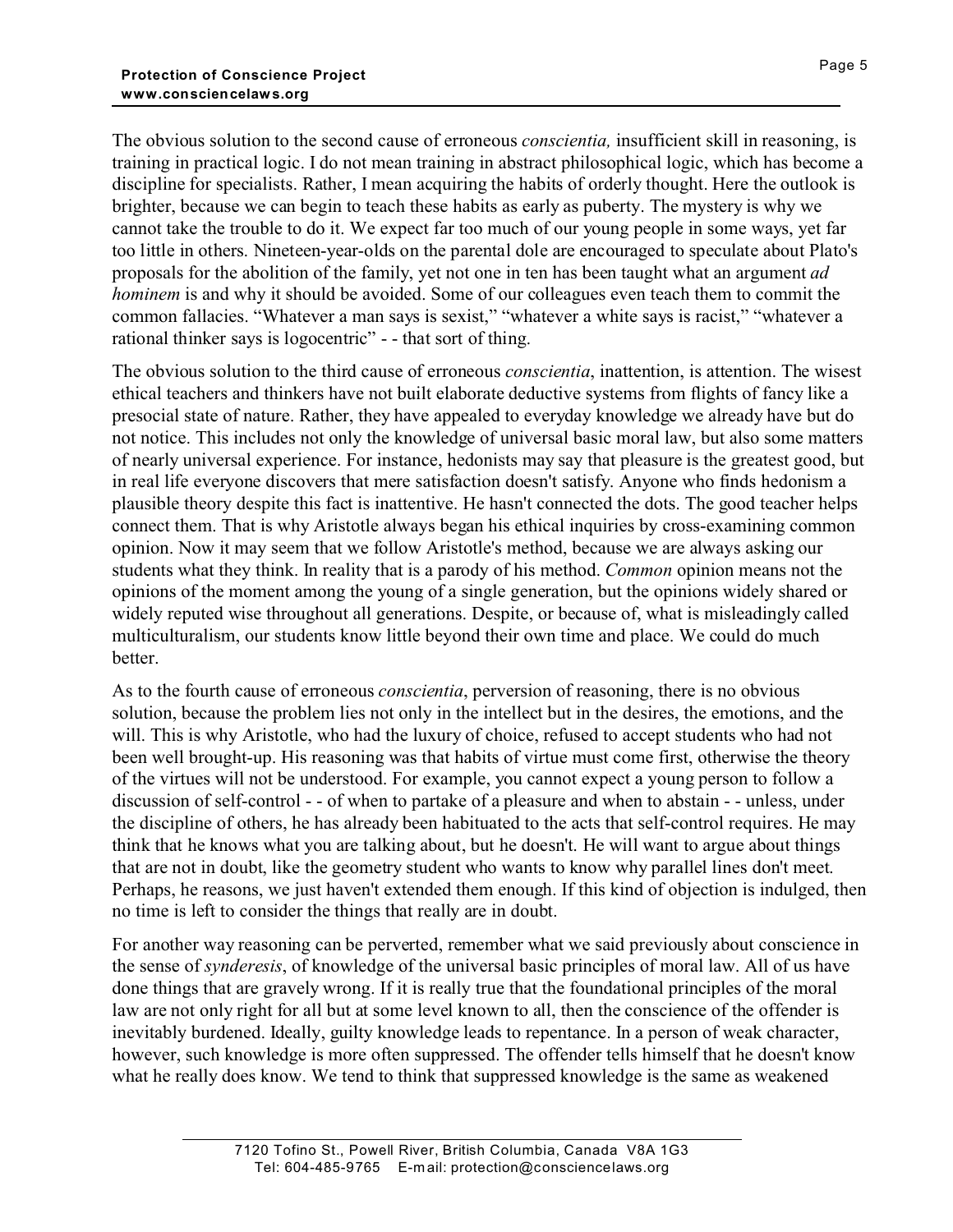knowledge with weakened power over behavior. On the contrary, pressing down guilty knowledge doesn't make it weak any more than pressing down a wildcat makes it docile. One of the possible results is a terrible urge to rationalize the evil deed, even to recruit others to join in it. One doesn't become confused about wrong and therefore start committing it; rather he commits wrong, knows it is wrong, and therefore finds a way to confuse and reassure himself about it. My personal conviction is that half of the issues of conscience in the Academy have their origin right here.

What then can we do to ameliorate the perversion of reasoning in the Academy? I am not sure, but while we are looking for ways to make things better it would be good to avoid making them worse. One thing this means is taking the students' conscience in the sense of *conscientia* a little less seriously, but taking their conscience in the sense of *synderesis* a good deal more seriously. I remarked at the outset that for several generations we have been drumming into students that they have no *synderesis*. And do you know what? Some of them finally believe us.

Please understand me: we haven't destroyed their *synderesis*. *Synderesis* is indestructible. "As to those general principles," said Thomas Aquinas, "the natural law, in the abstract, can nowise be blotted out from men's hearts." But at the same time that they know the general principles, they convince themselves that they do not. This is the very kind of perversion of reasoning that we were considering earlier, but with this difference: it is practised not to suppress a single burning point of guilt, but as a total system of thought. The mind becomes double.

Here is what I mean by the double mind. You see, because the fellow doesn't believe in *synderesis*, he is a relativist. If he could be a relativist all the way down, his *synderesis* would be killed and he would not think in moral terms at all. He would neither make nor acknowledge moral demands. But because *synderesis* is alive and active after all, he cannot be a relativist all the way down. Consequently, his very relativism expresses itself in moral form. This is how it thinks:

- (1) there are no moral duties and no moral rights;
- (2) therefore no one has a right to make moral demands of me;
- (3) people do make moral demands of me;
- (4) these demands must be unreasonable;
- (5) unreasonable demands are unjust;
- (6) those who are making them are wrong;
- (7) they have a duty to desist;
- (8) I have a right to demand it of them.

Putting all of this together, we see that other people have all the duties, and the student has all the rights. Because they think the same way, clash is inevitable. You can get a lot of issues of conscience from a state of mind like that. And then the other cycle begins: guilt, suppression, rationalization, recruitment.

What does it mean in these circumstances to take *conscientia* less seriously and *synderesis* more so? It means mocking relativism. It means blowing the whistle on self-deception. And it means honoring